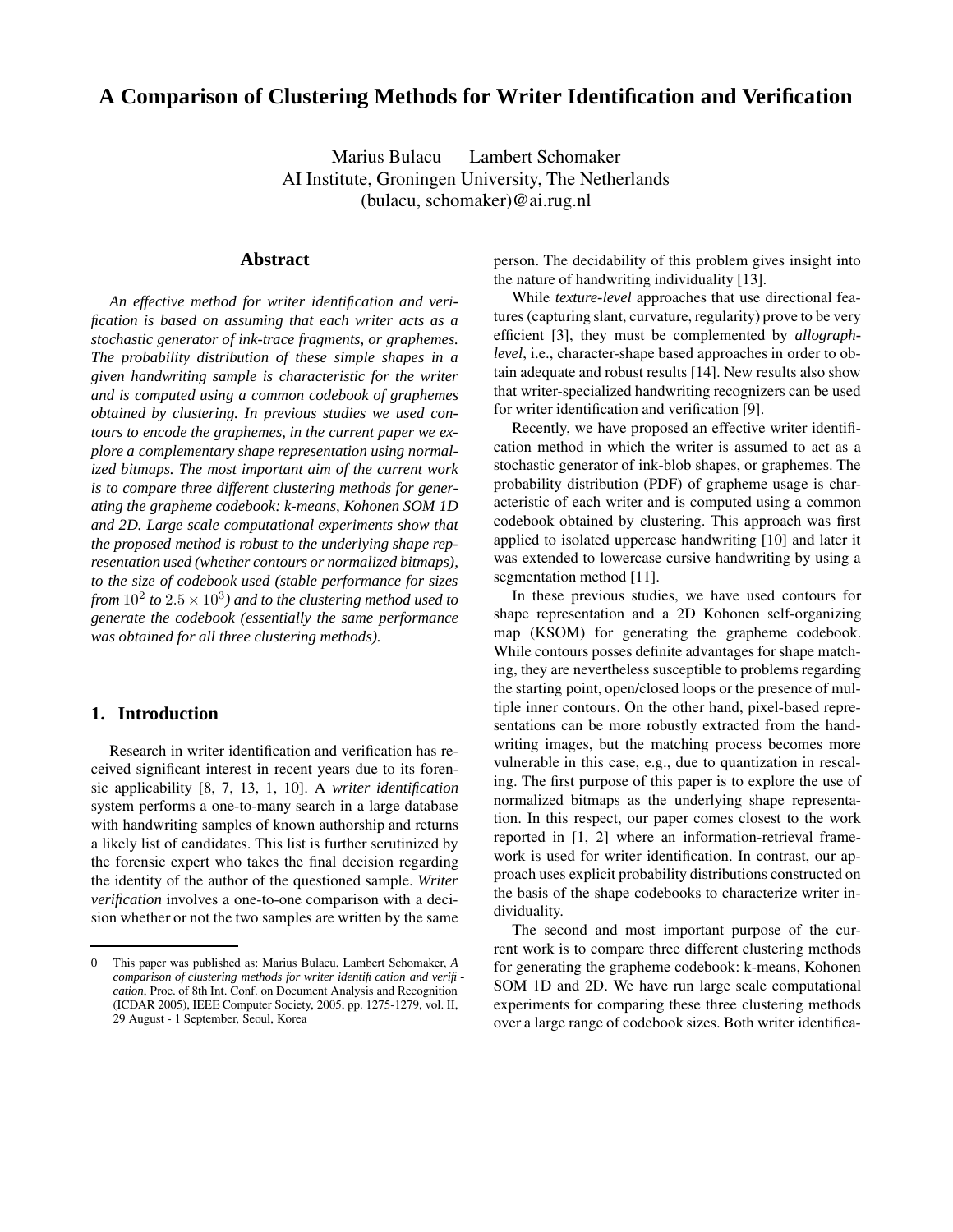

**Figure 1. Examples of codebooks with 400 graphemes. For kmeans (a) and ksom1D (b) the graphemes have** been placed 25 in a row, while for ksom2D (c) the 20x20 original SOM organization has been maintained.

tion and verification will be considered in our evaluation.

## **2. Datasets**

We conducted our writer identification and verification study using two datasets: Firemaker and ImUnipen.

The Firemaker set [12] contains handwriting collected from 250 Dutch subjects, predominantly students, who were required to write 4 different A4 pages. On page 1 they were asked to copy a text of 5 paragraphs using normal handwriting style (i.e. predominantly lowercase with some capital letters at the beginning of sentences and names). On page 2 they were asked to copy another text of 2 paragraphs using only uppercase letters. The category of page 3 ("forged") samples was not used here. On page 4 they were asked to describe the content of a given cartoon in their own words. These samples consist of mostly lowercase handwriting of varying text content and the amount of written ink varies significantly, from 2 lines up to a full page. The response sheets were scanned at 300 dpi, 8 bits / pixel, gray-scale. In the writer identification and verification experiments reported here, we performed searches/matches of page 1 vs. 4 (Firemaker lowercase) and paragraph 1 vs. 2 from page 2 (Firemaker uppercase).

The ImUnipen set contains handwriting from 215 subjects, 2 samples per writer. The images were derived from the Unipen database [5] of on-line handwriting. The time sequences of coordinates were transformed to simulated 300 dpi images using a Bresenham line generator and an appropriate brushing function. The samples contain lowercase handwriting with varying text content and amount of ink. The dataset was divided in two parts: 65 writers (130 samples) were used for training the grapheme codebook and the rest of 150 writers (300 samples) were used for testing.

#### **3. Segmentation Method**

In free-style cursive handwriting, connectedcomponents may encompass several characters or syllables. A segmentation method that isolates individual characters remains an elusive goal for handwriting research. Nevertheless, several heuristics can be applied, yielding graphemes (sub- or supra-allographic fragments) that may or may not overlap a complete character. While this represents a fundamental problem for handwriting recognition, the fraglets generated by the segmentation procedure can still be effectively used for writer identification. The essential idea is that the ensemble of these simple graphemes still manages to capture the shape details of the allographs emitted by the writer.



**Figure 2. Segmentation at the minima in the lower contour that are proximal to the upper contour.**

We segment handwriting at the minima in the lower contour with the added condition that the distance to the upper contour is in the order of the ink-trace width (see fig. 2). For contour extraction we use Moore's algorithm. After segmentation, graphemes are extracted as connected components, followed by a size normalization to 30x30 pixel bitmaps, preserving the aspect ratio of the original pattern.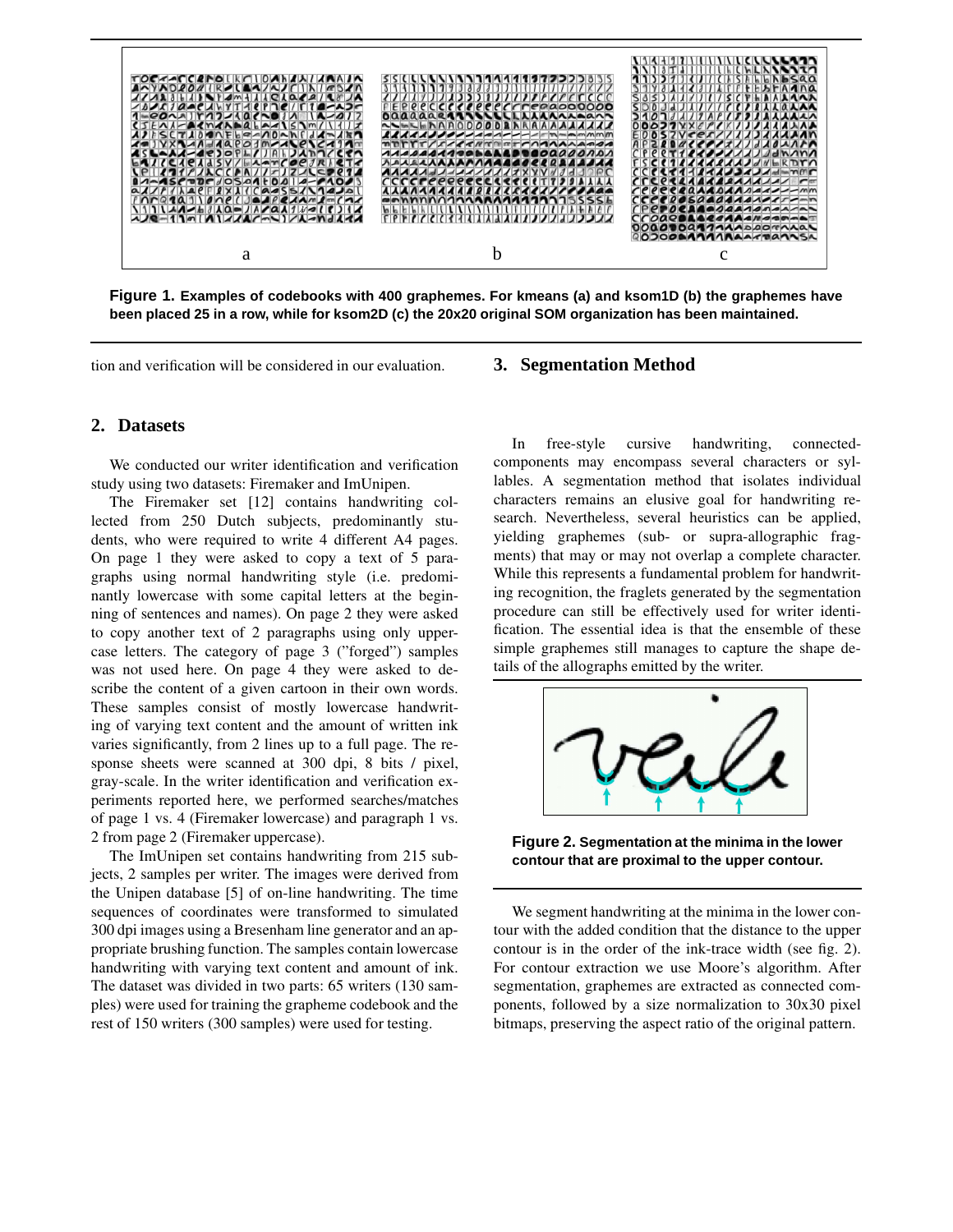

**Figure 3. Performance on the Firemaker lowercase dataset as a function of codebook size.**

## **4. Grapheme Codebook Generation**

A number of 130 samples corresponding to 65 writers have been taken from the ImUnipen dataset. The graphemes have been extracted from these samples using the described procedure yielding a training set containing a total of 41k patterns (normalized bitmaps).

Three clustering methods will be used to generate the grapheme codebook: k-means, Kohonen SOM 1D and 2D. We use standard implementations of these methods. Complete and clear descriptions of the algorithms can be found in references [4, 6].

The size of the codebook (the number of clusters used) yielding optimal performance is an important parameter in our method. In the experiments, we will explore a large range of codebook sizes. This will allow a thorough comparison of the considered clustering algorithms.

Fig.1 shows examples of codebooks that have been obtained by training using each of the three clustering methods. The two codebooks obtained using Kohonen training show spatial order, while the one obtained using k-means is "disorderly". The ksom1D codebook must be understood as a long linear string of shapes and gradual transitions can be observed if the map is "read" in left-to-right top-to-bottom order. The ksom2D codebook shows a clear bidimensional organization.

# **5. Computing Writer-Specific Grapheme Emission PDFs**

The writer is considered to be characterized by a stochastic pattern generator, producing a family of basic shapes. The individual shape emission probability is computed by building a histogram in which one bin is allocated to every grapheme in the codebook.



**Figure 4. Performance on Firemaker uppercase dataset as a function of codebook size.**

For every sample i of handwriting, the graphemes are extracted using the segmentation/connected-componentdetection/size-normalization procedure described before. For every grapheme  $g$  in the sample, the nearest codebook prototype  $w$  (the winner) is found using the Euclidean distance and this occurrence is counted into the corresponding histogram bin:

$$
w = argmin_{n}[dist(g, C_{n})], h_{iw} \leftarrow h_{iw} + 1 \qquad (1)
$$

where  $n$  is an index than runs over the shapes in the codebook C. In the end, the histogram  $h_i$  is normalized to a probability distribution function  $p_i$  that sums up to 1. This PDF is the writer descriptor used for identification and verification.

# **6. Results**

We performed large scale computational experiments to compare the three clustering methods over a large range of codebook sizes. The number of clusters used was varied from 9 (3x3) to 2500 (50x50). A number of 200 epochs have been used for training the Kohonen SOMs. Computations have been performed on a Beowulf high-performance Linux cluster with 1.7GHz/0.5GB nodes. Training times for codebooks of size 400: k-means - 1 hrs, ksom1D - 10 hrs, ksom2D - 17 hrs. Computation times for the grapheme emission PDF on codebooks of size 400: k-means - 0.5 s / sample, ksom1D - 1.5 s / sample, ksom2D - 3.1 s / sample. These computation times were obtained using the 'gcc' compiler with optimization for single-precision floatingpoint calculations. The total computation time used in the experiments amounts to approx. 800 CPU hrs.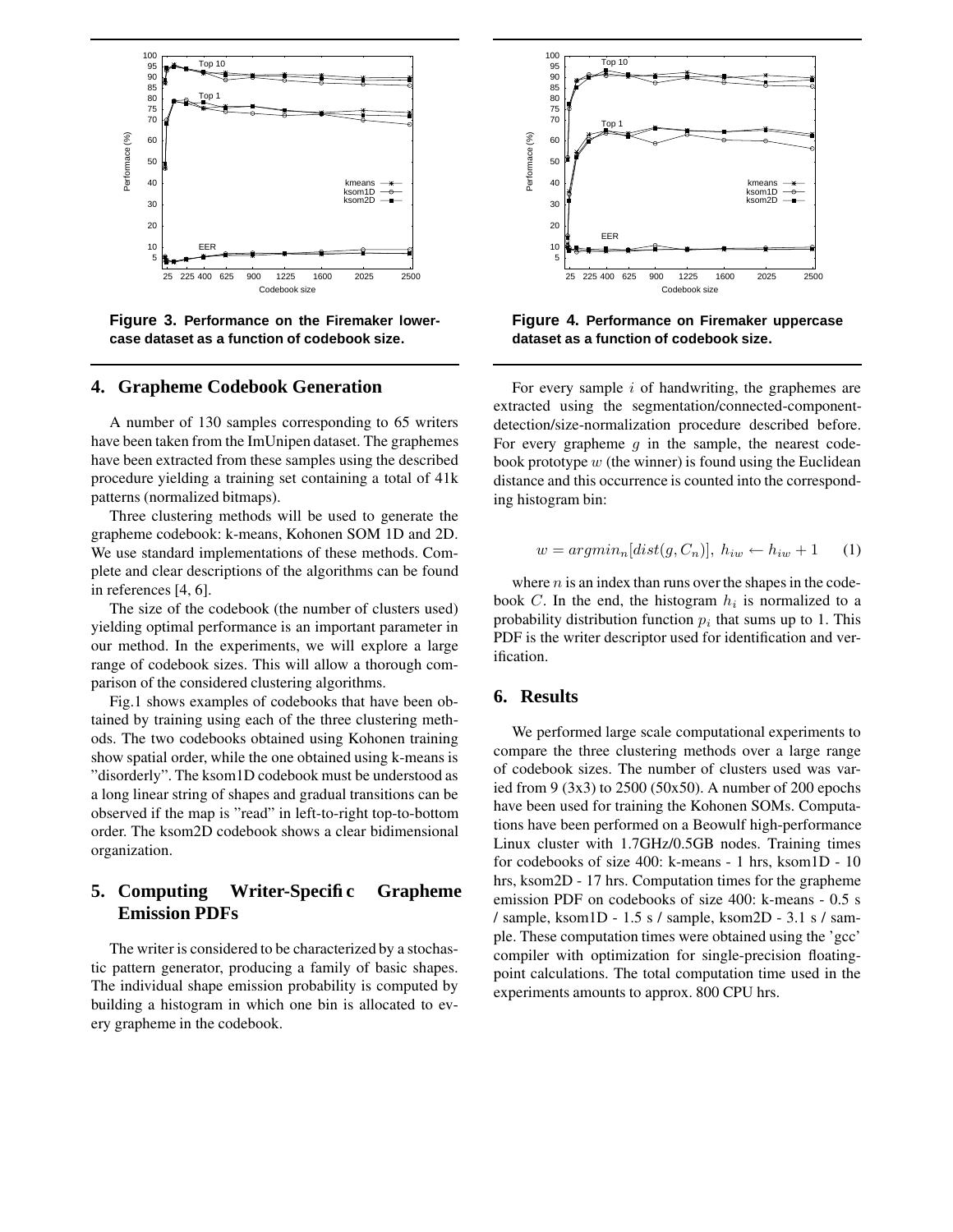

**Figure 5. Performance on the ImUnipen dataset as a function of codebook size.**

#### **Writer Identification**

Writer identification performance is computed using nearest-neighbor classification in a leave-one-out strategy. For a query sample  $q$ , the distances to all the other samples  $i \neq q$  are computed. Then all the samples i are ordered in a sorted hitlist with increasing distance to the query  $q$ . Ideally the first ranked sample (Top 1) should be the pair sample produced by the same writer (in all our experiments there are 2 samples per writer).

An appropriate dissimilarity measure between the grapheme PDFs is the  $\chi^2$  distance:

$$
\chi_{qi}^{2} = \sum_{n=1}^{k} \frac{(p_{qn} - p_{in})^{2}}{p_{qn} + p_{in}} \tag{2}
$$

where  $p$  are entries in the PDF,  $n$  is the bin index and  $k$ is the number of bins in the PDF (equal to the size of the grapheme codebook). In our experiments,  $\chi^2$  outperformed other distance measures: Hamming, Euclid, Minkowski order 3, Bhattacharya.

We point out that we do not make a separation between a training set and a test set, all the data is in one suite. This is actually a more difficult and realistic testing condition, with more distractors: not 1, but 2 per false writer and only one correct hit.

Figures 3, 4, 5 show our results obtained on the experimental datasets. Writer identification performance (Top-1 and Top-10) reaches a plateau for codebook sizes larger than about 100 (10x10) shapes. More remarkable is the fact that the same performance is achieved by all three clustering methods. Table 1 gives numerical results for codebooks of size 400 which was chosen as an anchor point.

The lower performance obtained on the Firemaker uppercase dataset can be explained by two factors: the amount of handwriting in these samples is very reduced (only one

| Dataset / Method        |                   | kmeans | ksom1D | ksom2D |
|-------------------------|-------------------|--------|--------|--------|
| Firemaker               | Top 1             | 75.3   | 75.3   | 78.1   |
| lowercase               | Top $10$          | 91.8   | 92.2   | 92.6   |
| $(250 \text{ writers})$ | <b>EER</b>        | 5.7    | 5.4    | 5.3    |
| Firemaker               | Top 1             | 64.7   | 63.6   | 64.9   |
| uppercase               | Top <sub>10</sub> | 91.6   | 90.6   | 93.2   |
| (250 writers)           | <b>EER</b>        | 8.0    | 8.2    | 9.2    |
| ImUnipen                | Top 1             | 77.7   | 79.0   | 76.3   |
| $(150 \text{ writers})$ | Top $10$          | 92.7   | 89.3   | 91.3   |
|                         | ERR               | 14.7   | 15.0   | 14.7   |

**Table 1. Identification and verification accuracies (percentages) for codebooks of size 400 (20x20).**

paragraph of 100-150 characters) and the codebooks have been generated based on samples that contain almost exclusively lowercase (cursive) handwriting. Nevertheless, the overall performance levels achieved on lowercase and uppercase are quite comparable. In a previous study using edge-based directional features under the condition that roughly the same amount of ink is present in all samples, the performance level achieved on lowercase and uppercase was the same [3]. These empirical results contradict the idea (which one might intuitively expect) that it is always easier to identify the author of lowercase rather than uppercase handwriting. The slightly higher performance obtained on ImUnipen is due to the smaller number of writers in the dataset.

The writer identification results presented in this paper are in the same ballpark as the ones we reported in a previous study using contours for shape representation and Kohonen 2D for codebook training [11]. This constitutes additional evidence regarding the robustness of the proposed method of using grapheme emission PDFs for writer identification.

#### **Writer Verification**

In the writer verification task, the distance  $x$  between two given handwriting samples is computed using the grapheme PDFs. Distances up to a predefined decision threshold  $T$  are deemed sufficiently low for considering that the two samples have been written by the same person. Beyond  $T$ , the samples are considered to have been written by different persons. Two types of error are possible: falsely accepting (FA) that two samples are written by the same person when in fact this is not true or falsely rejecting (FR) that two samples are written by the same person when in fact this is the case. The associated error rates are FAR and FRR. In a scenario in which a suspect must be found in a stream of documents, FAR becomes false alarm rate, while FRR becomes miss rate. These error rates can be empirically computed by integrating up-to/from the decision threshold  $T$  the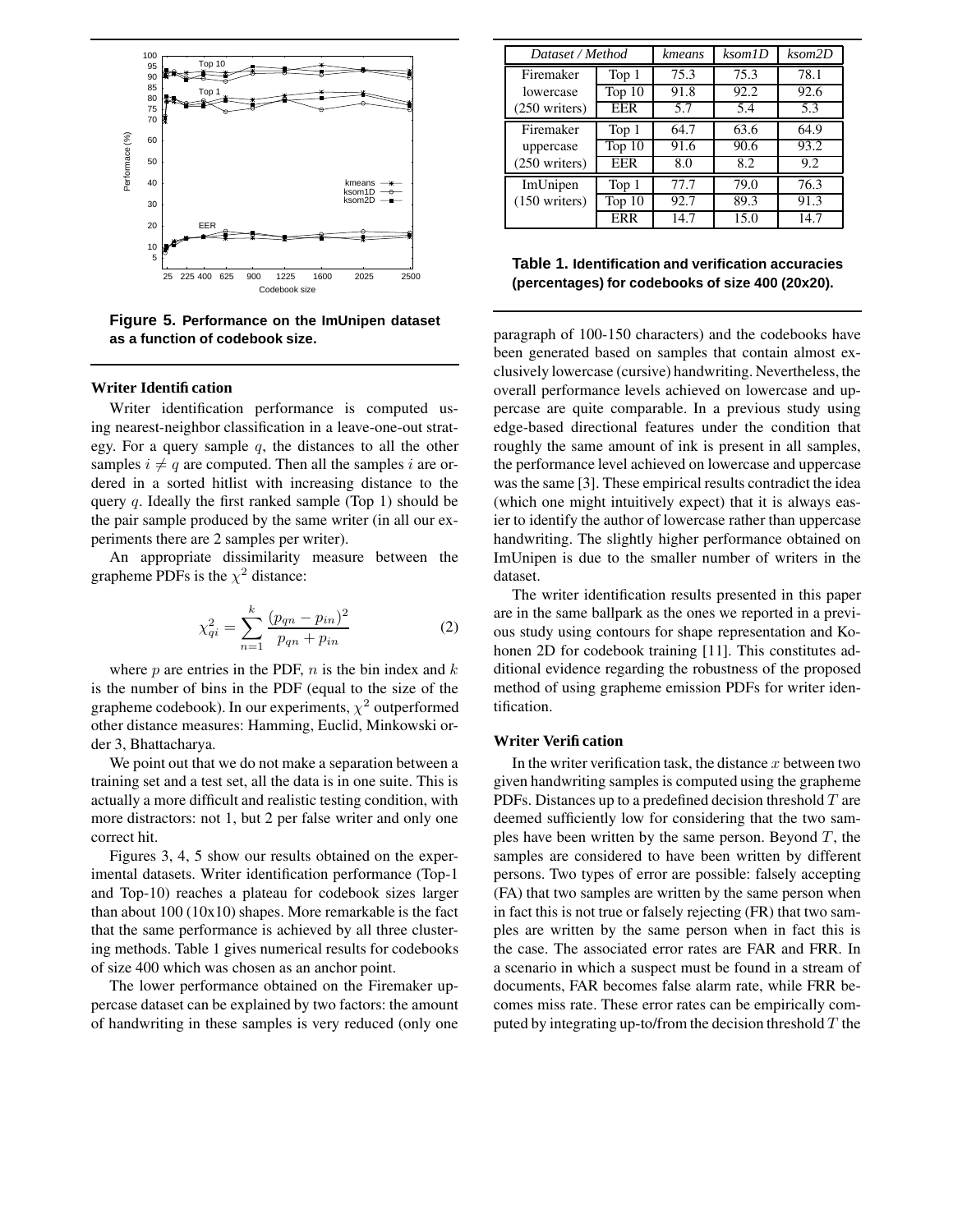probability distribution of distances between samples written by the same person  $P_S(x)$  and the probability distribution of distances between samples written by different persons  $P_D(x)$ :

$$
FAR = \int_0^T P_D(x) dx, FRR = \int_T^\infty P_S(x) dx.
$$
 (3)

By varying the threshold  $T$  a Receiver Operating Characteristic (ROC) curve is obtained that illustrates the inevitable trade-off between the two error rates. The Equal Error Rate (EER) corresponds to the point on the ROC curve where  $FAR = FRR$  and it quantifies in a single number the writer verification performance.

For the Firemaker dataset,  $P_S(x)$  has been constructed using the 250 same-writer distances, while  $P_D(x)$  has been constructed using all the  $C_{500}^2 - 250 = 124500$  differentwriter distances arising in the dataset. Similarly for ImUnipen. In figures 3, 4, 5, the lower family of curves show the ERR as a function of codebook size. Here again the same performance is achieved by all three clustering methods.

For Firemaker uppercase, the EER hovers around 8%. For Firemaker lowercase, the EER reaches a minimum of about 3% for a codebook size of 100 and increases to about 7% for larger codebooks. A similar increase in the ERR for larger codebooks can be seen also for the ImUnipen set, from 8% (codebook with 9 shapes) to 14% (codebooks with  $10^3$  shapes). This effect can be explained considering that, as the codebook size increases, the grapheme emission PDFs reside in increasingly higher dimensional spaces that progressively become less and less populated. The distances between the individual handwriting samples increase in relative terms. As a result it becomes gradually more difficult to find a unique threshold distance that separates the sample pairs written by the same person from those written by different persons. Clearly an individualized threshold is needed that depends on the variability in feature space of the handwriting belonging to that particular person. However estimating this within-writer variability using a limited amount of handwritten material is a difficult problem that requires further research. The described dimensionality problem does not significantly affect the distance rankings with respect to a chosen sample and consequently writer identification performance remains essentially stable over a large range of codebook sizes. A slight decrease in the writer identification performance with increasing codebook size can however be notice in fig. 3.

We must point out that the essence of the proposed method does not consist in an exhaustive enumeration of all possible allographic part shapes. Rather, the grapheme codebook spans up a shape space by providing a set of nearest-neighbor attractors for the ink fraglets extracted from a given handwritten sample. The three clustering methods considered in this paper seem to perform this task equally well.

### **7. Conclusion**

The use of grapheme emission PDFs in writer identification and verification yields valuable results. Ultimately, writing style is determined by allographic shape variations and small style elements which are present within a character are the result of the writer's physiological make up as well as education and personal preference. The proposed method proves to be robust to the underlying shape representation used (whether contours or normalized bitmaps), to the size of codebook used (stable performance for sizes from  $10^2$  to  $2.5 \times 10^3$ ) and to the clustering method used to generate the codebook (essentially the same performance was obtained for k-means, ksom1D and ksom2D). More research is needed to improve writer verification performance especially for larger codebooks and experiments must be extended to bigger datasets containing more writers.

### **References**

- [1] A. Bensefia, T. Paquet, and L. Heutte. Information retrievalbased writer identification. In *Proc. of 7th ICDAR*, volume II, pages 946–950, Edinburgh, Scotland, 3-6 August 2003.
- [2] A. Bensefia, T. Paquet, and L. Heutte. Handwriting analysis for writer verification. In *Proc. of 9th IWFHR*, pages 196– 201, Tokyo, Japan, 26-29 October 2004.
- [3] M. Bulacu and L. Schomaker. Writer style from oriented edge fragments. In *Proc. of 10th Int. Conf. on Computer Analysis of Images and Patterns: LNCS 2756*, pages 460– 469, Groningen, The Netherlands, 25-27 August 2003.
- [4] R. O. Duda, P. E. Hart, and D. G. Stork. *Pattern Classification*. Wiley Interscience, New York, second edition, 2001.
- [5] I. Guyon, L. Schomaker, R. Plamondon, R. Liberman, and S. Janet. UNIPEN project of on-line data exchange and recognizer benchmarks. In *Proc. of 12th ICPR*, pages 29–33, Jerusalem, Israel, October 1994.
- [6] T. Kohonen. *Self-Organization and Associative Memory*. Springer Verlag, Berlin, second edition, 1988.
- [7] U.-V. Marti, R. Messerli, and H. Bunke. Writer identification using text line based features. In *Proc. of 6th ICDAR*, pages 101–105, Seattle, USA, September 2001.
- [8] H. Said, T. Tan, and K. Baker. Personal identification based on handwriting. *Pattern Recognition*, 33(1):149–160, January 2000.
- [9] A. Schlapbach and H. Bunke. Using HMM based recognizers for writer identification and verification. In *Proc. of 9th IWFHR*, pages 167–172, Tokyo, Japan, 26-29 October 2004.
- [10] L. Schomaker and M. Bulacu. Automatic writer identification using connected-component contours and edge-based features of uppercase western script. *IEEE Trans. on PAMI*, 26(6):787–798, June 2004.